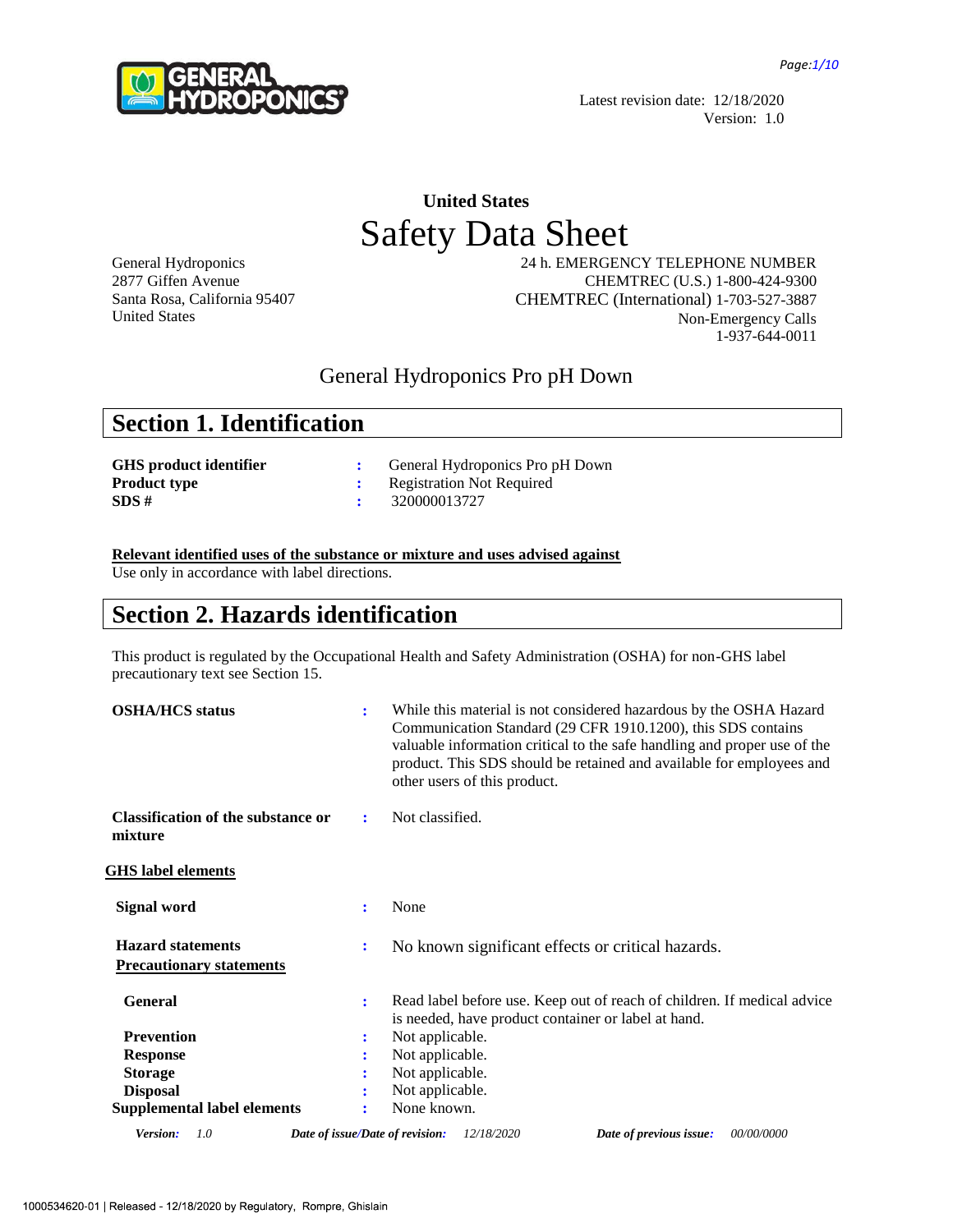**Hazards not otherwise classified :** None known.

# **Section 3. Composition/information on ingredients**

| Substance/mixture             | Mixture        |
|-------------------------------|----------------|
| <b>Chemical name</b>          | Not available. |
| Other means of identification | Not available. |

**There are no ingredients present which, within the current knowledge of the supplier and in the concentrations applicable, are classified as hazardous to health or the environment and hence require reporting in this section.**

**Occupational exposure limits, if available, are listed in Section 8.**

### **Section 4. First aid measures**

#### **Description of necessary first aid measures**

| Eye contact         |           | Immediately flush eyes with plenty of water, occasionally lifting the<br>upper and lower eyelids. Check for and remove any contact lenses.<br>Get medical attention if irritation occurs.                                                                       |
|---------------------|-----------|-----------------------------------------------------------------------------------------------------------------------------------------------------------------------------------------------------------------------------------------------------------------|
| <b>Inhalation</b>   | ÷         | Remove victim to fresh air and keep at rest in a position comfortable                                                                                                                                                                                           |
| <b>Skin contact</b> | $\bullet$ | for breathing. Get medical attention if symptoms occur.<br>Wash contaminated skin with soap and water. Remove contaminated                                                                                                                                      |
|                     |           | clothing and shoes. Get medical attention if symptoms occur.                                                                                                                                                                                                    |
| Ingestion           |           | Wash out mouth with water. If material has been swallowed and the<br>exposed person is conscious, give small quantities of water to drink.<br>Do not induce vomiting unless directed to do so by medical personnel.<br>Get medical attention if symptoms occur. |

#### **Most important symptoms/effects, acute and delayed**

### **Potential acute health effects**

| Eye contact<br><b>Inhalation</b><br><b>Skin contact</b><br>Ingestion                                                                                                          | ÷<br>$\ddot{\cdot}$<br>÷<br>٠   | No known significant effects or critical hazards.<br>No known significant effects or critical hazards.<br>No known significant effects or critical hazards.<br>No known significant effects or critical hazards. |                         |                   |
|-------------------------------------------------------------------------------------------------------------------------------------------------------------------------------|---------------------------------|------------------------------------------------------------------------------------------------------------------------------------------------------------------------------------------------------------------|-------------------------|-------------------|
| Over-exposure signs/symptoms                                                                                                                                                  |                                 |                                                                                                                                                                                                                  |                         |                   |
| Eye contact                                                                                                                                                                   | No specific data.<br>÷          |                                                                                                                                                                                                                  |                         |                   |
| <b>Inhalation</b>                                                                                                                                                             | No specific data.<br>÷          |                                                                                                                                                                                                                  |                         |                   |
| <b>Skin contact</b>                                                                                                                                                           | No specific data.<br>÷          |                                                                                                                                                                                                                  |                         |                   |
| Ingestion                                                                                                                                                                     | No specific data.<br>÷          |                                                                                                                                                                                                                  |                         |                   |
| Indication of immediate medical attention and special treatment needed, if necessary<br>Notes to physician<br>Treat symptomatically. Contact poison treatment specialist<br>÷ |                                 |                                                                                                                                                                                                                  |                         |                   |
| Version:<br>1.0                                                                                                                                                               | Date of issue/Date of revision: | immediately if large quantities have been ingested or inhaled.<br>12/18/2020                                                                                                                                     | Date of previous issue: | <i>00/00/0000</i> |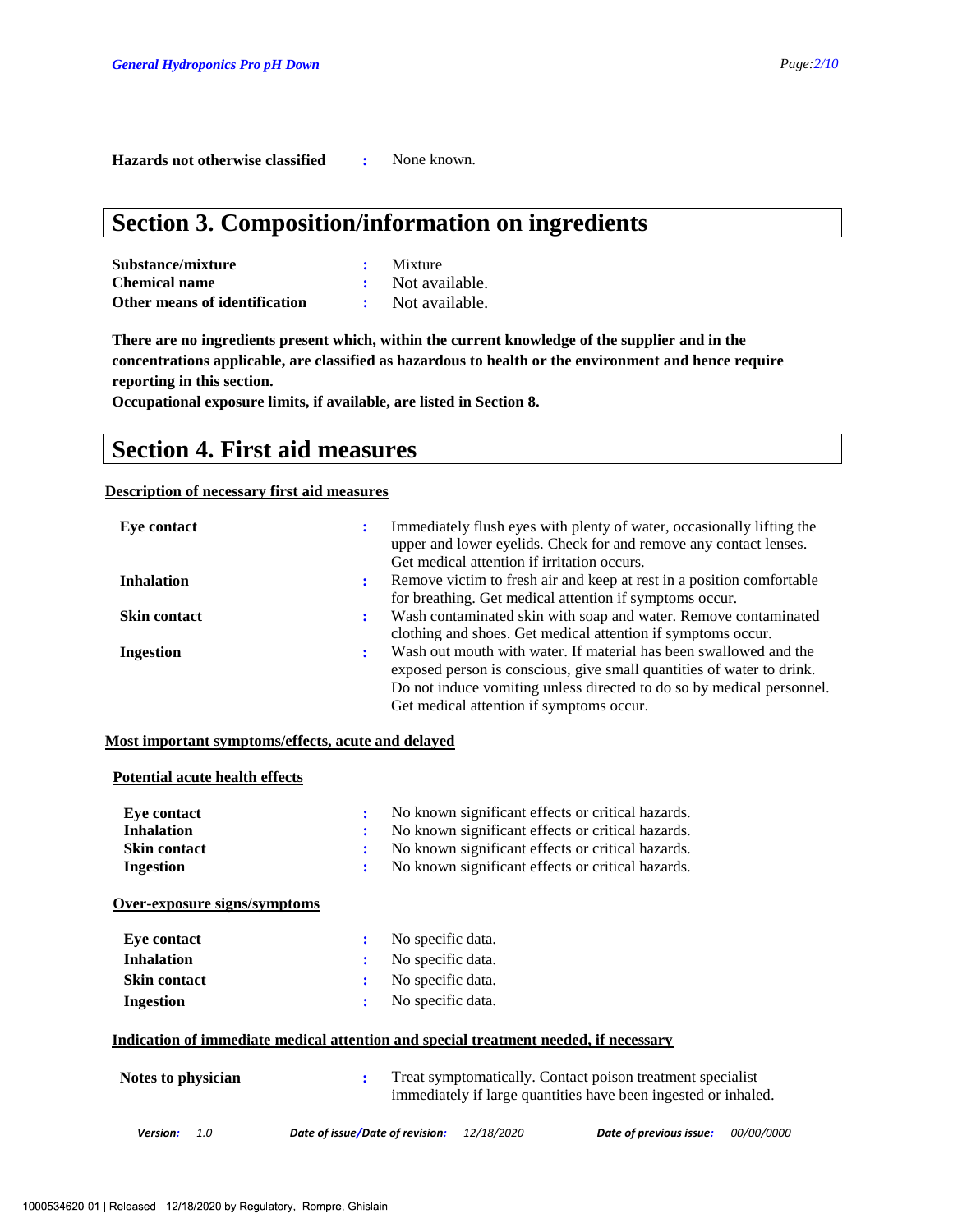| <b>Specific treatments</b>        | No specific treatment.                                                                |
|-----------------------------------|---------------------------------------------------------------------------------------|
| <b>Protection of first-aiders</b> | No action shall be taken involving any personal risk or without<br>suitable training. |

**See toxicological information (Section 11)**

# **Section 5. Fire-fighting measures**

### **Extinguishing media**

| Suitable extinguishing media<br>Unsuitable extinguishing media                                      |   | Use an extinguishing agent suitable for the surrounding fire.<br>None known.                                                                                                                      |
|-----------------------------------------------------------------------------------------------------|---|---------------------------------------------------------------------------------------------------------------------------------------------------------------------------------------------------|
| Specific hazards arising from the<br>chemical<br><b>Hazardous</b> thermal<br>decomposition products |   | In a fire or if heated, a pressure increase will occur and the container<br>may burst.<br>No specific data.                                                                                       |
| Special protective actions for fire-<br><b>fighters</b>                                             | ÷ | Promptly isolate the scene by removing all persons from the vicinity<br>of the incident if there is a fire. No action shall be taken involving any<br>personal risk or without suitable training. |
| Special protective equipment for<br>fire-fighters                                                   | ÷ | Fire-fighters should wear appropriate protective equipment and self-<br>contained breathing apparatus (SCBA) with a full face-piece operated<br>in positive pressure mode.                        |

# **Section 6. Accidental release measures**

### **Personal precautions, protective equipment and emergency procedures**

| For non-emergency personnel<br>For emergency responders | $\ddot{\cdot}$<br>$\ddot{\phantom{a}}$ | No action shall be taken involving any personal risk or without<br>suitable training. Evacuate surrounding areas. Keep unnecessary and<br>unprotected personnel from entering. Do not touch or walk through<br>spilled material. Put on appropriate personal protective equipment.<br>If specialized clothing is required to deal with the spillage, take note<br>of any information in Section 8 on suitable and unsuitable materials.<br>See also the information in "For non-emergency personnel". |
|---------------------------------------------------------|----------------------------------------|-------------------------------------------------------------------------------------------------------------------------------------------------------------------------------------------------------------------------------------------------------------------------------------------------------------------------------------------------------------------------------------------------------------------------------------------------------------------------------------------------------|
| <b>Environmental precautions</b>                        | ÷                                      | Avoid dispersal of spilled material and runoff and contact with soil,<br>waterways, drains and sewers. Inform the relevant authorities if the<br>product has caused environmental pollution (sewers, waterways, soil<br>or air).                                                                                                                                                                                                                                                                      |
| Methods and materials for containment and cleaning up   |                                        |                                                                                                                                                                                                                                                                                                                                                                                                                                                                                                       |
| <b>Spill</b>                                            | ÷                                      | Stop leak if without risk. Move containers from spill area. Prevent<br>entry into sewers, water courses, basements or confined areas. Wash<br>spillages into an effluent treatment plant or proceed as follows.                                                                                                                                                                                                                                                                                       |

Contain and collect spillage with non-combustible, absorbent material e.g. sand, earth, vermiculite or diatomaceous earth and place in container for disposal according to local regulations (see Section 13).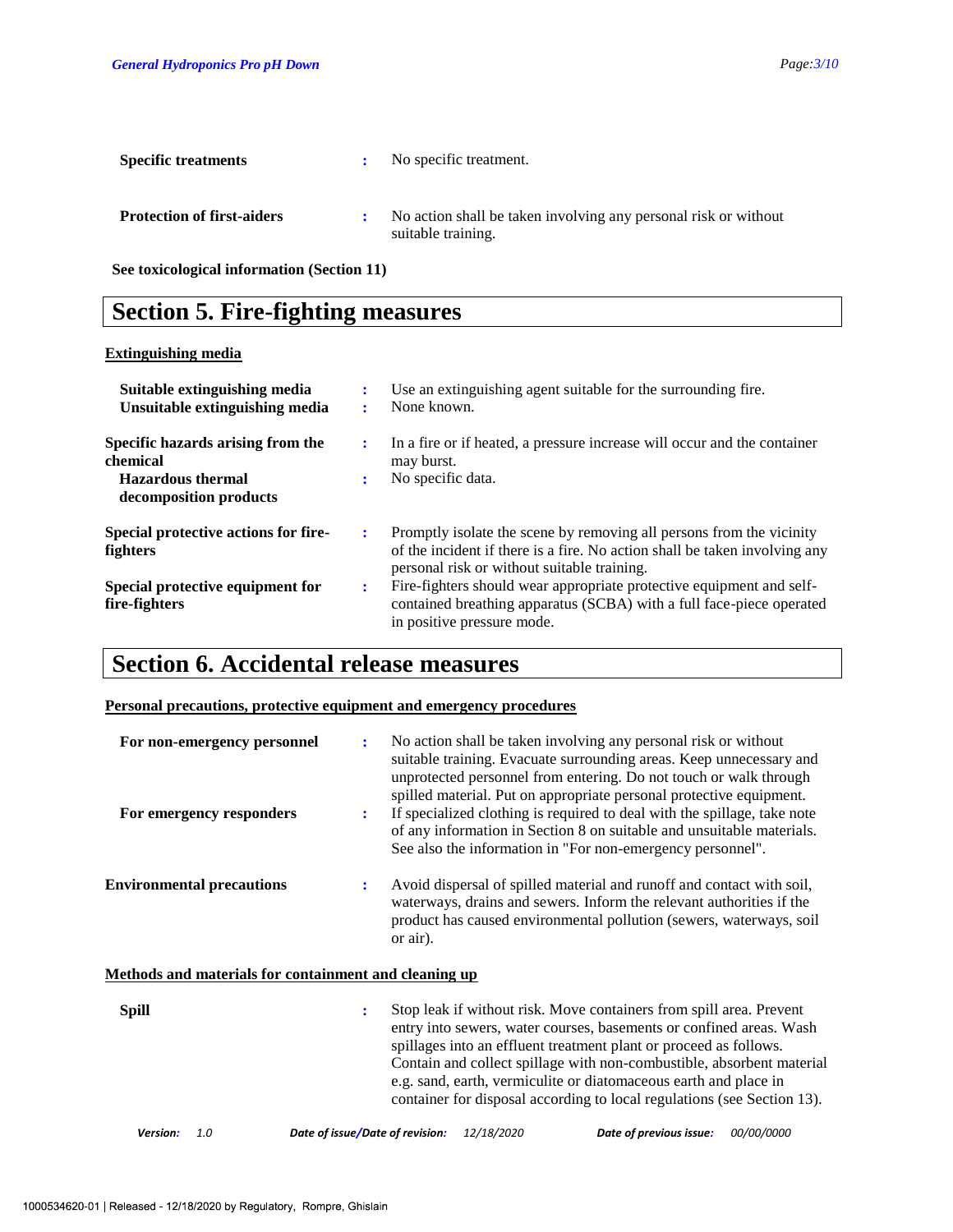The spilled material may be neutralized with sodium carbonate, sodium bicarbonate or sodium hydroxide. Dispose of via a licensed waste disposal contractor. Note: see Section 1 for emergency contact information and Section 13 for waste disposal.

### **Section 7. Handling and storage**

### **Precautions for safe handling**

| <b>Protective measures</b>                                      | ÷ | Put on appropriate personal protective equipment (see Section 8).<br>Keep away from alkalis.                                                                                                                                                                                                                                                                                                                                                                                                                                                                                                                  |
|-----------------------------------------------------------------|---|---------------------------------------------------------------------------------------------------------------------------------------------------------------------------------------------------------------------------------------------------------------------------------------------------------------------------------------------------------------------------------------------------------------------------------------------------------------------------------------------------------------------------------------------------------------------------------------------------------------|
| Advice on general occupational<br>hygiene                       | ÷ | Eating, drinking and smoking should be prohibited in areas where this<br>material is handled, stored and processed. Workers should wash hands<br>and face before eating, drinking and smoking. Remove contaminated<br>clothing and protective equipment before entering eating areas. See<br>also Section 8 for additional information on hygiene measures.                                                                                                                                                                                                                                                   |
| Conditions for safe storage,<br>including any incompatibilities | ÷ | Store in accordance with local regulations. Store in original container<br>protected from direct sunlight in a dry, cool and well-ventilated area,<br>away from incompatible materials (see Section 10) and food and<br>drink. Separate from alkalis. Keep container tightly closed and sealed<br>until ready for use. Containers that have been opened must be<br>carefully resealed and kept upright to prevent leakage. Do not store in<br>unlabeled containers. Use appropriate containment to avoid<br>environmental contamination. See Section 10 for incompatible<br>materials before handling or use. |

# **Section 8. Exposure controls/personal protection**

| <b>Occupational exposure limits</b><br>None |                                                                                                                                                                                                                                                                                                                                                                                                                      |
|---------------------------------------------|----------------------------------------------------------------------------------------------------------------------------------------------------------------------------------------------------------------------------------------------------------------------------------------------------------------------------------------------------------------------------------------------------------------------|
| Appropriate engineering controls            | Good general ventilation should be sufficient to control worker<br>÷<br>exposure to airborne contaminants.                                                                                                                                                                                                                                                                                                           |
| <b>Environmental exposure controls</b>      | Emissions from ventilation or work process equipment should be<br>$\ddot{\cdot}$<br>checked to ensure they comply with the requirements of<br>environmental protection legislation. In some cases, fume scrubbers,<br>filters or engineering modifications to the process equipment will be<br>necessary to reduce emissions to acceptable levels.                                                                   |
| <b>Individual protection measures</b>       |                                                                                                                                                                                                                                                                                                                                                                                                                      |
| <b>Hygiene measures</b>                     | Wash hands, forearms and face thoroughly after handling chemical<br>$\ddot{\cdot}$<br>products, before eating, smoking and using the lavatory and at the end<br>of the working period. Appropriate techniques should be used to<br>remove potentially contaminated clothing. Wash contaminated<br>clothing before reusing. Ensure that eyewash stations and safety<br>showers are close to the workstation location. |
| <b>Eye/face protection</b>                  | Safety eyewear complying with an approved standard should be used<br>$\ddot{\cdot}$<br>when a risk assessment indicates this is necessary to avoid exposure to<br>liquid splashes, mists, gases or dusts. If contact is possible, the<br>following protection should be worn, unless the assessment indicates a                                                                                                      |
| Version:<br>1.0                             | Date of issue/Date of revision:<br>12/18/2020<br>Date of previous issue:<br>00/00/0000                                                                                                                                                                                                                                                                                                                               |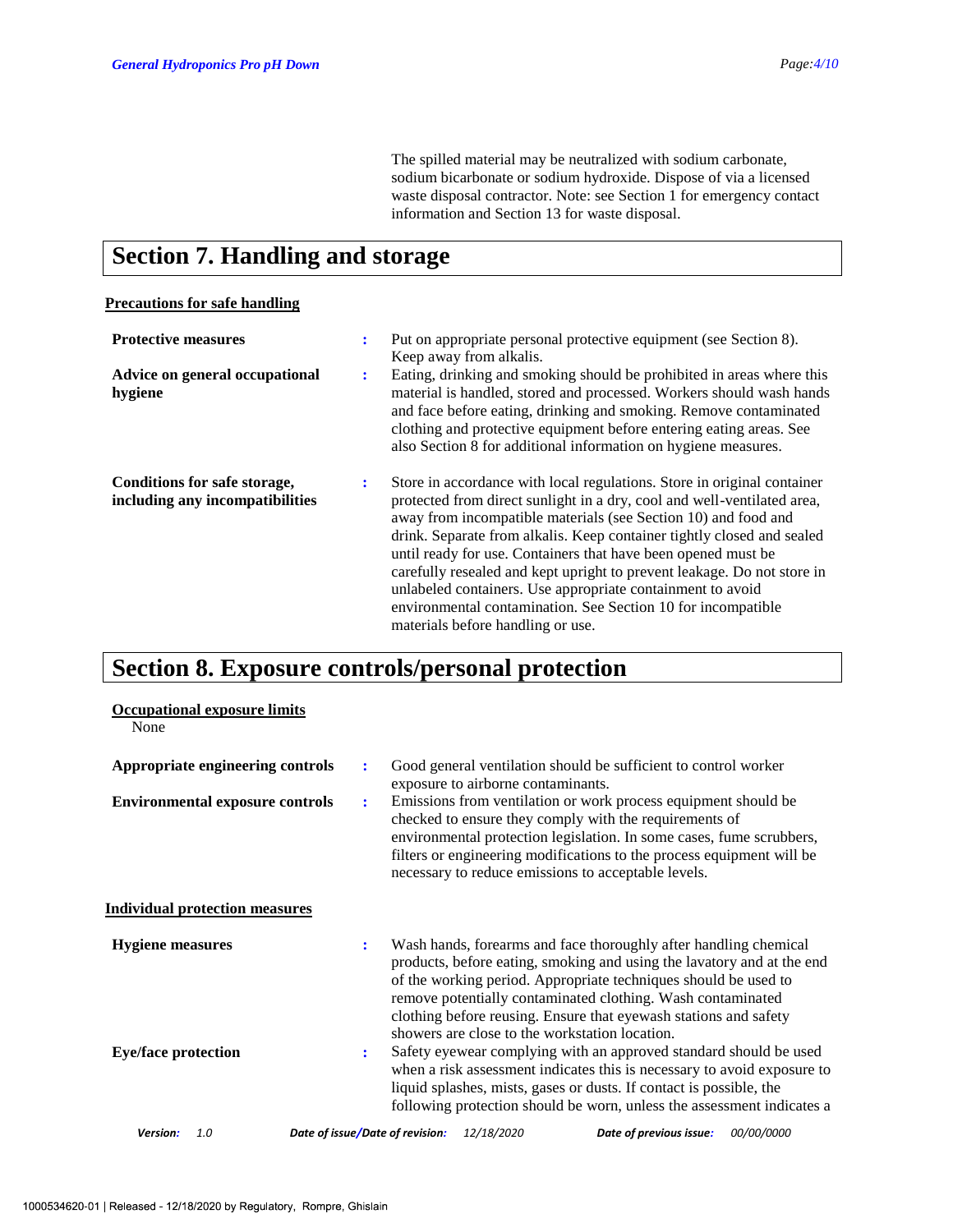|                               | higher degree of protection: safety glasses with side-shields.                                                                                                                                                                                                                         |
|-------------------------------|----------------------------------------------------------------------------------------------------------------------------------------------------------------------------------------------------------------------------------------------------------------------------------------|
| <b>Skin protection</b>        |                                                                                                                                                                                                                                                                                        |
| <b>Hand protection</b>        | Chemical-resistant, impervious gloves complying with an approved<br>÷<br>standard should be worn at all times when handling chemical products<br>if a risk assessment indicates this is necessary.                                                                                     |
| <b>Body protection</b>        | Personal protective equipment for the body should be selected based<br>$\ddot{\cdot}$<br>on the task being performed and the risks involved and should be<br>approved by a specialist before handling this product.                                                                    |
| Other skin protection         | Appropriate footwear and any additional skin protection measures<br>÷<br>should be selected based on the task being performed and the risks<br>involved and should be approved by a specialist before handling this<br>product.                                                        |
| <b>Respiratory protection</b> | Based on the hazard and potential for exposure, select a respirator that<br>:<br>meets the appropriate standard or certification. Respirators must be<br>used according to a respiratory protection program to ensure proper<br>fitting, training, and other important aspects of use. |

# **Section 9. Physical and chemical properties**

### **Appearance**

| <b>Physical state</b>                             | ÷              | liquid [liquid]                  |
|---------------------------------------------------|----------------|----------------------------------|
| Color                                             |                | Clear. Clear Amber               |
| Odor                                              |                | odorless                         |
| <b>Odor threshold</b>                             |                | Not available.                   |
| рH                                                |                | $\Omega$                         |
| <b>Melting point</b>                              | ÷              | $\leq$ 32 °C ( $\leq$ 90 °F)     |
| <b>Boiling point</b>                              | $\ddot{\cdot}$ | $> 100$ °C ( $> 212$ °F)         |
| <b>Flash point</b>                                |                | Not available.                   |
| <b>Evaporation rate</b>                           |                | Not available.                   |
| <b>Flammability (solid, gas)</b>                  |                | Not available.                   |
| Lower and upper explosive                         |                | Lower: Not available.            |
| (flammable) limits                                |                | <b>Upper:</b> Not available.     |
| Vapor pressure                                    | ÷              | Not available.                   |
| <b>Vapor density</b>                              |                | Not available.                   |
| <b>Density</b>                                    |                | 1.15 $g/cm^3$                    |
| <b>Solubility</b>                                 | ÷              | Not available.                   |
| <b>Partition coefficient: n-</b><br>octanol/water | ÷              | Not available.                   |
| <b>Auto-ignition temperature</b>                  |                | Not available.                   |
| <b>Decomposition temperature</b>                  |                | Not available.                   |
| <b>Viscosity</b>                                  |                |                                  |
|                                                   | :              | Dynamic: Not available.          |
|                                                   |                | <b>Kinematic:</b> Not available. |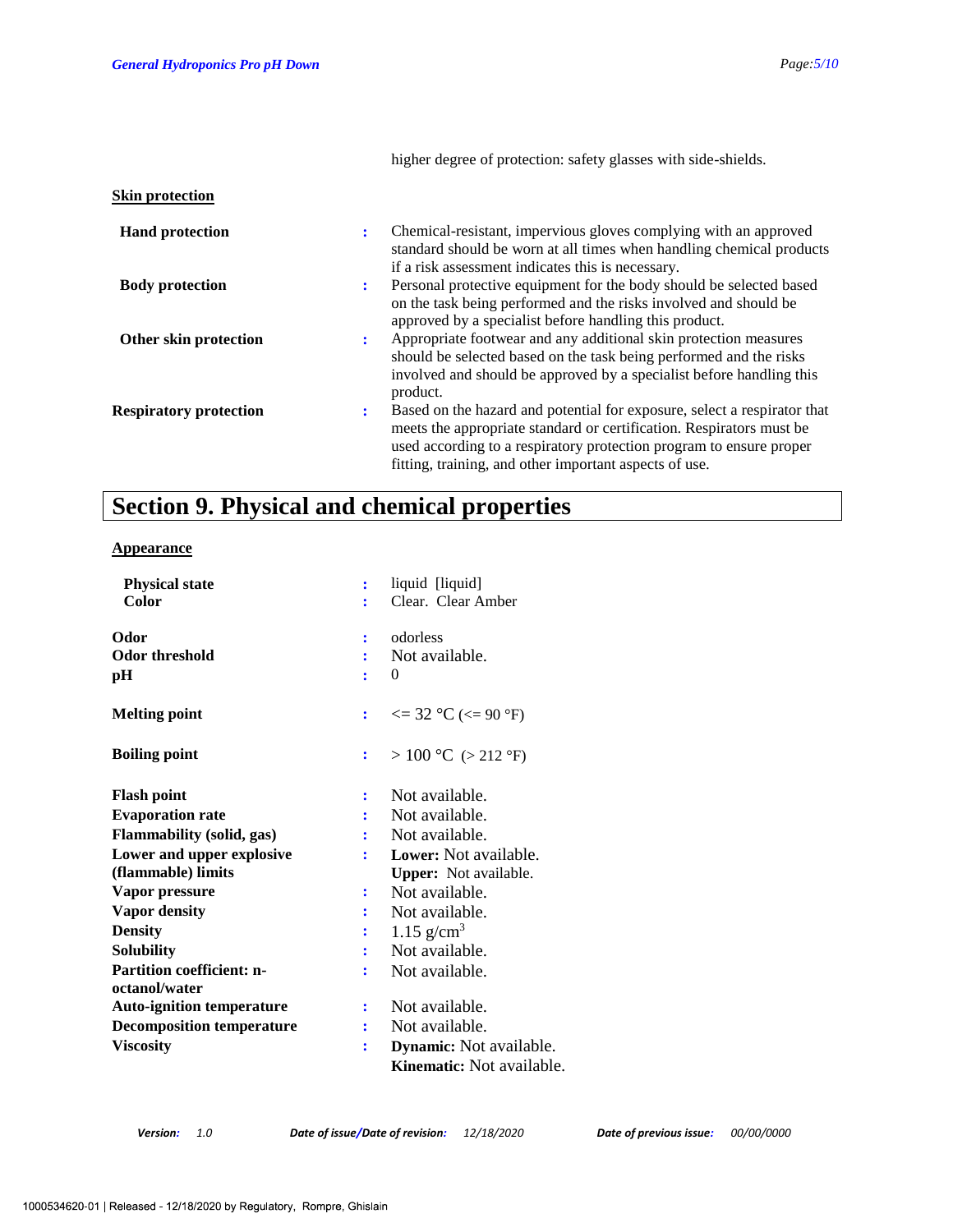# **Section 10. Stability and reactivity**

| <b>Reactivity</b>                          | $\bullet$ | No specific test data related to reactivity available for this product or<br>its ingredients.                                                                           |
|--------------------------------------------|-----------|-------------------------------------------------------------------------------------------------------------------------------------------------------------------------|
| <b>Chemical stability</b>                  |           | The product is stable.                                                                                                                                                  |
| <b>Possibility of hazardous reactions</b>  | ÷         | Under normal conditions of storage and use, hazardous reactions will<br>not occur.                                                                                      |
| <b>Conditions to avoid</b>                 |           | No specific data.                                                                                                                                                       |
| Incompatible materials                     | ÷         | Attacks many metals producing extremely flammable hydrogen gas<br>which can form explosive mixtures with air.<br>Reactive or incompatible with the following materials: |
|                                            |           | alkalis                                                                                                                                                                 |
| <b>Hazardous decomposition</b><br>products | ÷         | Under normal conditions of storage and use, hazardous decomposition<br>products should not be produced.                                                                 |

# **Section 11. Toxicological information**

### **Information on toxicological effects**

### **Acute toxicity**

| <b>Product/ingredient name</b>  | <b>Result</b>   | <b>Species</b> | <b>Dose</b>           | <b>Exposure</b> |  |
|---------------------------------|-----------------|----------------|-----------------------|-----------------|--|
| General Hydroponics Pro pH Down |                 |                |                       |                 |  |
|                                 | LD50 Oral       | Rat            | $5,000 \text{ mg/kg}$ |                 |  |
|                                 | LC50 Inhalation | Rat            | $> 5$ mg/l            | 4 h             |  |
|                                 | LD50 Dermal     | Rat            | $> 5,000$ mg/kg       |                 |  |

 **Conclusion/Summary :** Not available.

### **Irritation/Corrosion**

| <b>Product/ingredient name</b> | <b>Result</b> | <b>Species</b> | Score | <b>Exposure</b> | <b>Observation</b> |
|--------------------------------|---------------|----------------|-------|-----------------|--------------------|
| General Hydroponics Pro pH     | Eyes -        | Rabbit         | 1.0   |                 |                    |
| Down                           | Redness of    |                |       |                 |                    |
|                                | the           |                |       |                 |                    |
|                                | conjunctivae  |                |       |                 |                    |
| General Hydroponics Pro pH     | Skin -        | Rabbit         | 1.1   |                 |                    |
| Down                           | Erythema/Es   |                |       |                 |                    |
|                                | char          |                |       |                 |                    |

 **Conclusion/Summary**

| Skin               | : Very mild irritant. |  |
|--------------------|-----------------------|--|
| Eves               | : Not irritant.       |  |
| <b>Respiratory</b> | Not available.        |  |

### **Sensitization**

| <b>Product/ingredient name</b>  | Route of exposure | Species    | <b>Result</b>   |
|---------------------------------|-------------------|------------|-----------------|
| General Hydroponics Pro pH Down | Skin              | Guinea pig | Not sensitizing |

#### **Conclusion/Summary**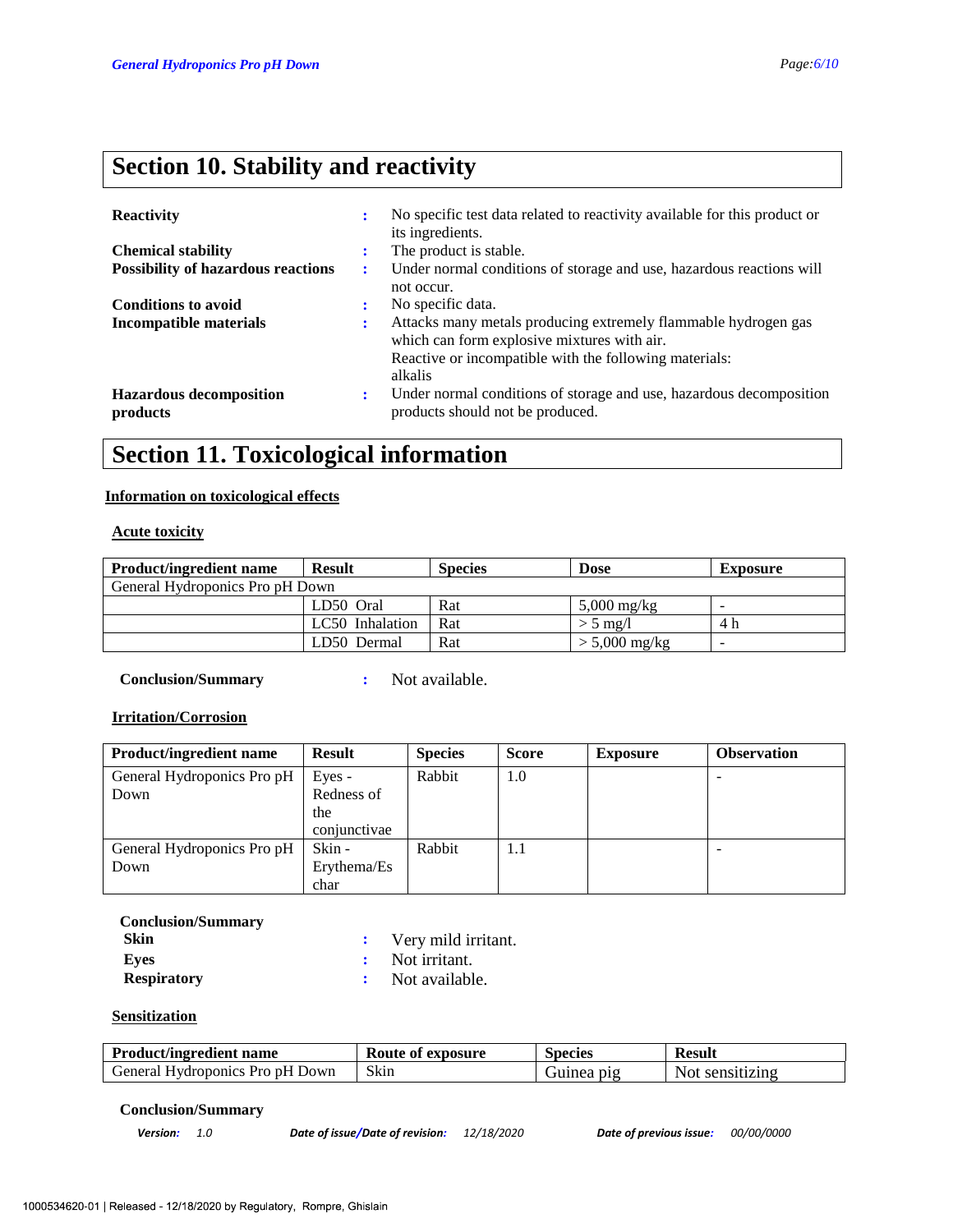| <b>Skin</b><br><b>Respiratory</b>                                                                                                             | ÷<br>÷                                                                                            | Not available.<br>Not available.                                                                                                                                                                                                                                                                                           |
|-----------------------------------------------------------------------------------------------------------------------------------------------|---------------------------------------------------------------------------------------------------|----------------------------------------------------------------------------------------------------------------------------------------------------------------------------------------------------------------------------------------------------------------------------------------------------------------------------|
| <b>Mutagenicity</b>                                                                                                                           |                                                                                                   |                                                                                                                                                                                                                                                                                                                            |
| <b>Conclusion/Summary</b>                                                                                                                     | ÷                                                                                                 | Not available.                                                                                                                                                                                                                                                                                                             |
| <b>Carcinogenicity</b>                                                                                                                        |                                                                                                   |                                                                                                                                                                                                                                                                                                                            |
| <b>Conclusion/Summary</b>                                                                                                                     | ÷                                                                                                 | Not available.                                                                                                                                                                                                                                                                                                             |
| <b>Reproductive toxicity</b>                                                                                                                  |                                                                                                   |                                                                                                                                                                                                                                                                                                                            |
| <b>Conclusion/Summary</b>                                                                                                                     | ÷                                                                                                 | Not available.                                                                                                                                                                                                                                                                                                             |
| <b>Teratogenicity</b>                                                                                                                         |                                                                                                   |                                                                                                                                                                                                                                                                                                                            |
| <b>Conclusion/Summary</b>                                                                                                                     | $\ddot{\cdot}$                                                                                    | Not available.                                                                                                                                                                                                                                                                                                             |
| <b>Specific target organ toxicity (single exposure)</b><br>Not available.                                                                     |                                                                                                   |                                                                                                                                                                                                                                                                                                                            |
| Specific target organ toxicity (repeated exposure)<br>Not available.<br><b>Aspiration hazard</b><br>Not available.                            |                                                                                                   |                                                                                                                                                                                                                                                                                                                            |
| Information on the likely routes of<br>exposure                                                                                               | $\sim 100$                                                                                        | Not available.                                                                                                                                                                                                                                                                                                             |
| <b>Potential chronic health effects</b>                                                                                                       |                                                                                                   |                                                                                                                                                                                                                                                                                                                            |
| <b>Conclusion/Summary</b>                                                                                                                     | ÷                                                                                                 | Not available.                                                                                                                                                                                                                                                                                                             |
| <b>General</b><br>Carcinogenicity<br><b>Mutagenicity</b><br><b>Teratogenicity</b><br><b>Developmental effects</b><br><b>Fertility effects</b> | :<br>$\ddot{\phantom{a}}$<br>$\ddot{\cdot}$<br>$\ddot{\cdot}$<br>$\ddot{\cdot}$<br>$\ddot{\cdot}$ | No known significant effects or critical hazards.<br>No known significant effects or critical hazards.<br>No known significant effects or critical hazards.<br>No known significant effects or critical hazards.<br>No known significant effects or critical hazards.<br>No known significant effects or critical hazards. |

# **Section 12. Ecological information**

### **Toxicity**

*Version: 1.0 Date of issue/Date of revision: 12/18/2020 Date of previous issue: 00/00/0000* **Conclusion/Summary :** Not available. **Persistence and degradability Conclusion/Summary :** Not available.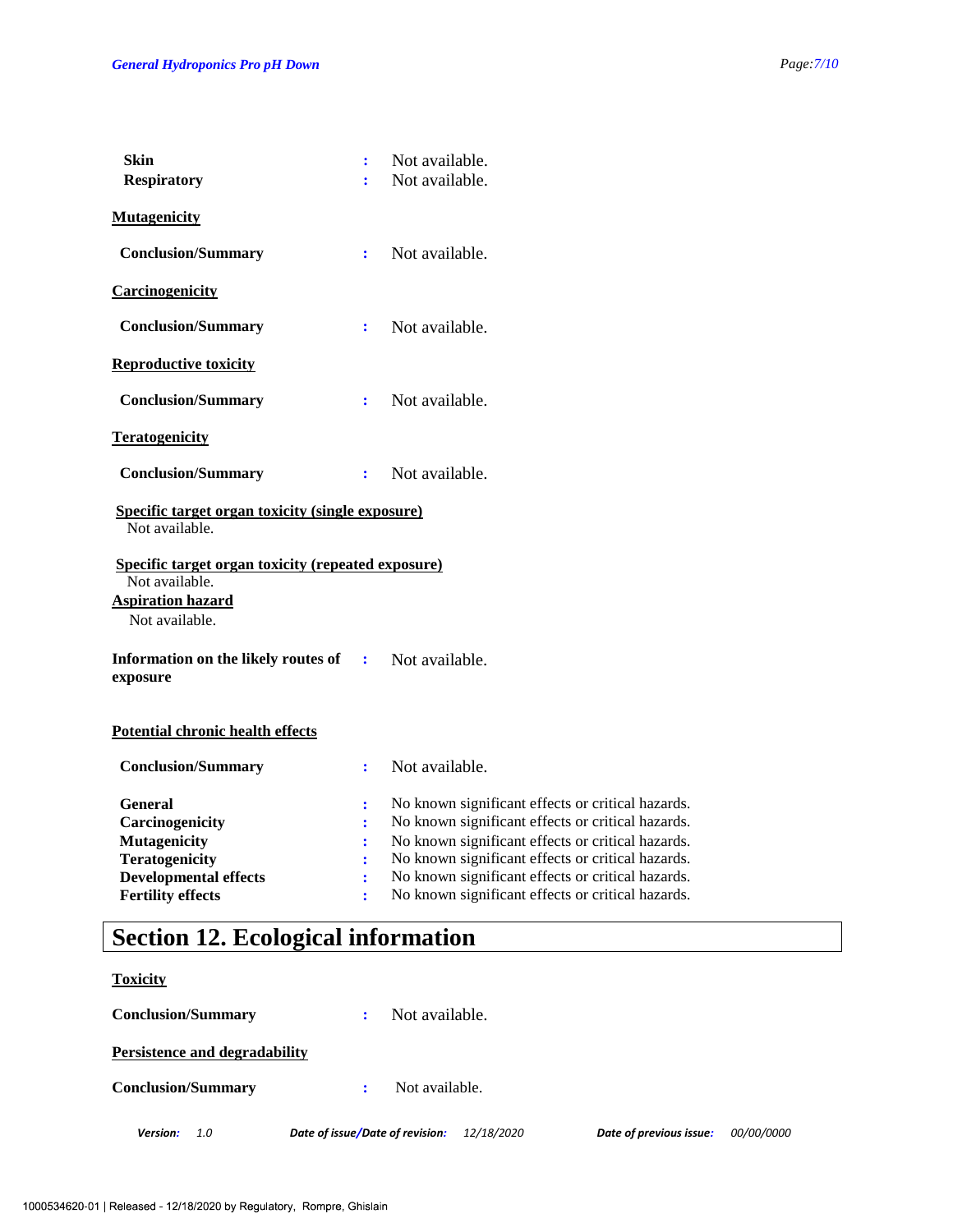#### **Mobility in soil**

| Soil/water partition coefficient | Not available.                                    |
|----------------------------------|---------------------------------------------------|
| (KOC)                            |                                                   |
| Other adverse effects            | No known significant effects or critical hazards. |

### **Section 13. Disposal considerations**

**Disposal methods :** The generation of waste should be avoided or minimized wherever possible. Disposal of this product, solutions and any by-products should at all times comply with the requirements of environmental protection and waste disposal legislation and any regional local authority requirements. Dispose of surplus and non-recyclable products via a licensed waste disposal contractor. Waste should not be disposed of untreated to the sewer unless fully compliant with the requirements of all authorities with jurisdiction. Waste packaging should be recycled. Incineration or landfill should only be considered when recycling is not feasible. This material and its container must be disposed of in a safe way. Empty containers or liners may retain some product residues. Avoid dispersal of spilled material and runoff and contact with soil, waterways, drains and sewers.

### **Section 14. Transport information**

| <b>Regulatory</b>      |        |                             |              |        |             |
|------------------------|--------|-----------------------------|--------------|--------|-------------|
| information            | UN no. | <b>Proper shipping name</b> | <b>Class</b> | $PG^*$ | <b>Note</b> |
| <b>DOT</b>             |        | Not Regulated               |              |        |             |
| IATA(C)                |        | Not Regulated               |              |        |             |
| IATA(P)                |        | Not Regulated               |              |        |             |
| <b>IMDG</b>            |        | Not Regulated               |              |        |             |
| <b>TDG</b>             |        | Not Regulated               |              |        |             |
| $PG^*$ : Packing group |        |                             |              |        |             |

### **Section 15. Regulatory information**

| Signal word              | <b>Precautionary statements</b><br><b>Emergency Overview</b> | No signal word.<br>÷            | Keep out of reach of children.                                               |                         |                   |
|--------------------------|--------------------------------------------------------------|---------------------------------|------------------------------------------------------------------------------|-------------------------|-------------------|
|                          | U.S. Federal regulations                                     | ÷                               | United States inventory (TSCA 8b):<br>All components are listed or exempted. |                         |                   |
| <b>State regulations</b> |                                                              |                                 |                                                                              |                         |                   |
| California Prop. 65      |                                                              |                                 |                                                                              |                         |                   |
| Version:                 | 1.0                                                          | Date of issue/Date of revision: | 12/18/2020                                                                   | Date of previous issue: | <i>00/00/0000</i> |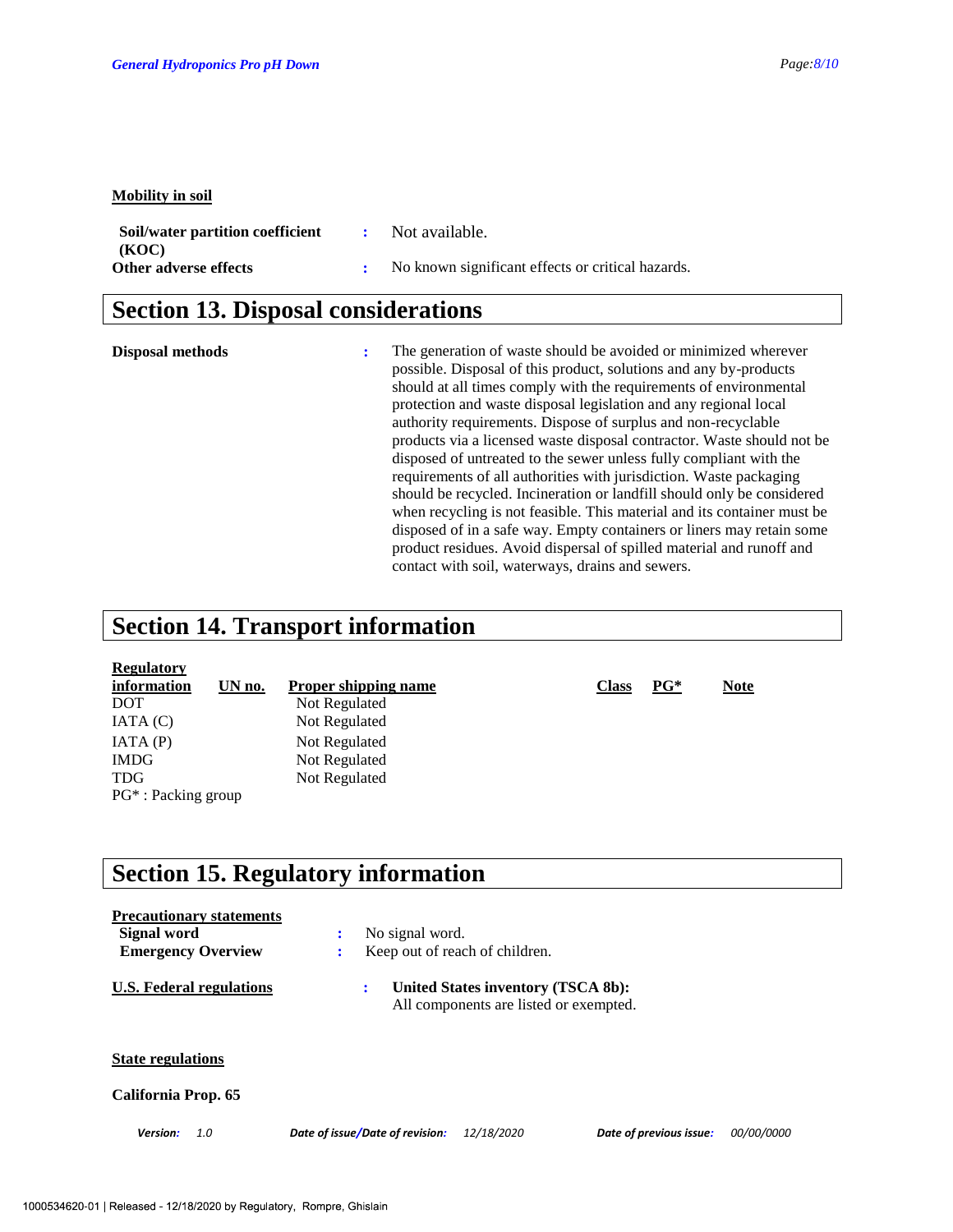Not available.

### **International lists**

**National inventory**

| <b>Australia</b>         | At least one component is not listed.                         |
|--------------------------|---------------------------------------------------------------|
| Canada                   | At least one component is not listed.                         |
| China                    | At least one component is not listed.<br>÷                    |
| <b>Europe</b>            | Not determined.                                               |
| Japan                    | At least one component is not listed.<br>÷                    |
| <b>Malaysia</b>          | Not determined.<br>÷                                          |
| <b>New Zealand</b>       | At least one component is not listed.                         |
| <b>Philippines</b>       | At least one component is not listed.<br>$\ddot{\phantom{a}}$ |
| <b>Republic of Korea</b> | At least one component is not listed.<br>÷                    |
| <b>Taiwan</b>            | Not determined.<br>÷                                          |

### **Section 16. Other information**

**National Fire Protection Association (U.S.A.):**



**Reprinted with permission from NFPA 704-2001, Identification of the Hazards of Materials for Emergency Response Copyright ©1997, National Fire Protection Association, Quincy, MA 02269. This reprinted material is not the complete and official position of the National Fire Protection Association, on the referenced subject which is represented only by the standard in its entirety.**

**Copyright ©2001, National Fire Protection Association, Quincy, MA 02269. This warning system is intended to be interpreted and applied only by properly trained individuals to identify fire, health and reactivity hazards of chemicals. The user is referred to certain limited number of chemicals with recommended classifications in NFPA 49 and NFPA 325, which would be used as a guideline only. Whether the chemicals are classified by NFPA or not, anyone using the 704 systems to classify chemicals does so at their own risk.**

### **Procedure used to derive the classification**

| <b>Classifi</b><br>.<br>-- - -<br>ration | <b>Justification</b><br>$\sim$ |
|------------------------------------------|--------------------------------|
| . .<br>Not.<br>1P                        |                                |

### **History**

| Date of issue/Date of revision | : 12/18/2020 |
|--------------------------------|--------------|
| <b>Version</b>                 | $\div$ 1.0   |
|                                |              |